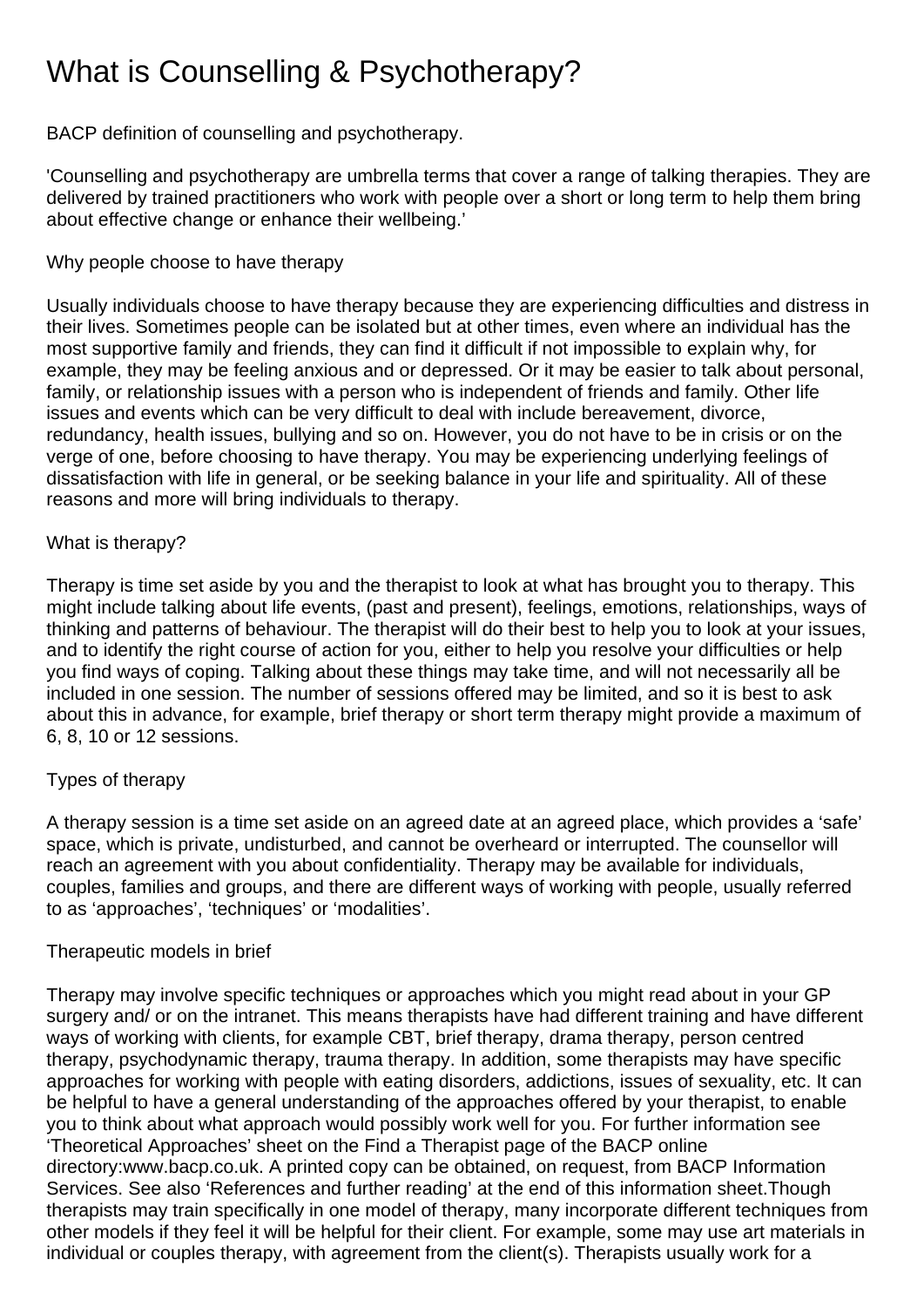mutally agreed set period of time for each session. The length of sessions may vary depending on the therapist's training, how the therapy is delivered and also whether it is a specialist treatment. Therapists and clients need to keep sessions to a reasonable length of time, to ensure that they both can maintain their energy and focus and get the most out of the session. In one to one therapy, a session may be time limited – usually 50 minutes to an hour per session. However, a specialist therapy, for example trauma treatment, may involve longer sessions. In the initial meeting with your therapist, you may find it useful to discuss the way they work, i.e. their approach or preferred modality.

# **Confidentiality**

Confidentiality is essential in a therapy relationship as part of building trust. (BACP Ethical Framework for Good Practice in Counselling and Psychotherapy [2010]) However, confidentiality is not absolute, and there are exceptions. Sometimes, in the public interest, counsellors may need to make a referral to an agency or organisation (for example GP, police or social services) when there is a serious risk of imminent harm to their clients or to others, for example where a client is seriously mentally ill and needs hospitalisation, or in cases of child or elder abuse. These referrals are usually (but not always) made with the client's knowledge and consent. This decision will depend on the particular circumstances of each client. There may be times when a therapist is required by law to break confidentiality, for example, about terrorist activities. It may also be a criminal offence to 'tip off' a client when such a disclosure has to be made. See BACP Information Sheet G2 'Breaching Confidentiality', available atwww.bacp.co.uk. Disclosures may sometimes be made at the client's request, for example, where a client asks for help when they are the victim of abuse, or for an assessment or report to help with a court case involving a claim for damages by the client. You and your therapist should talk together in their first session and reach agreement about the limits of confidentiality for your work together. Therapists do not make telephone calls or engage in discussions about you to your GP, employer, partner, family members, friends or to other agencies to find out, clarify, or add to your personal information without your knowledge. This would be an absolute breach of confidentiality and trust. However there may be some circumstances when your therapist may be obliged to disclose information but your therapist should discuss this with you when agreeing your contract. You may wish to ask the counsellor to contact your GP and/ or other agency, in which case you would agree and confirm the issues to be discussed between the counsellor and other named party, and this would not be a breach of confidentiality. In some organisational settings, such as GP practices, schools, universities and some therapeutic agencies, your information may need to be shared with the organisation in order to best help you. However, after discussion with your therapist, you should be clear about what information may need to be shared and with whom it may be shared.

#### Contracts and boundaries

Therapists should establish clear 'boundaries'. This is a framework where you and the therapist have agreed a contract covering the following:

- dates and times of therapy sessions - how and when the therapist and client can be contacted agreement about the limits of confidentiality - clarification of the nature of the relationship, i.e. that it is a professional one, where the therapist will not be a personal friend

Some therapists provide written contracts for you to take away, usually in their first meeting, stating the agreement you have made to work together. These are useful and if your therapist doesn't offer this, you may wish to ask for it.

#### What therapy is not

Therapy is not advice giving or persuasion orientated to the therapist's point of view,,, although therapists may offer information and some therapeutic approaches may ask you to do homework as part of your therapy. Noris it just a friendly chat discussing the week's events as you would with a friend. Talking with a therapist is not the same as talking with a friend, a parent or sibling, who would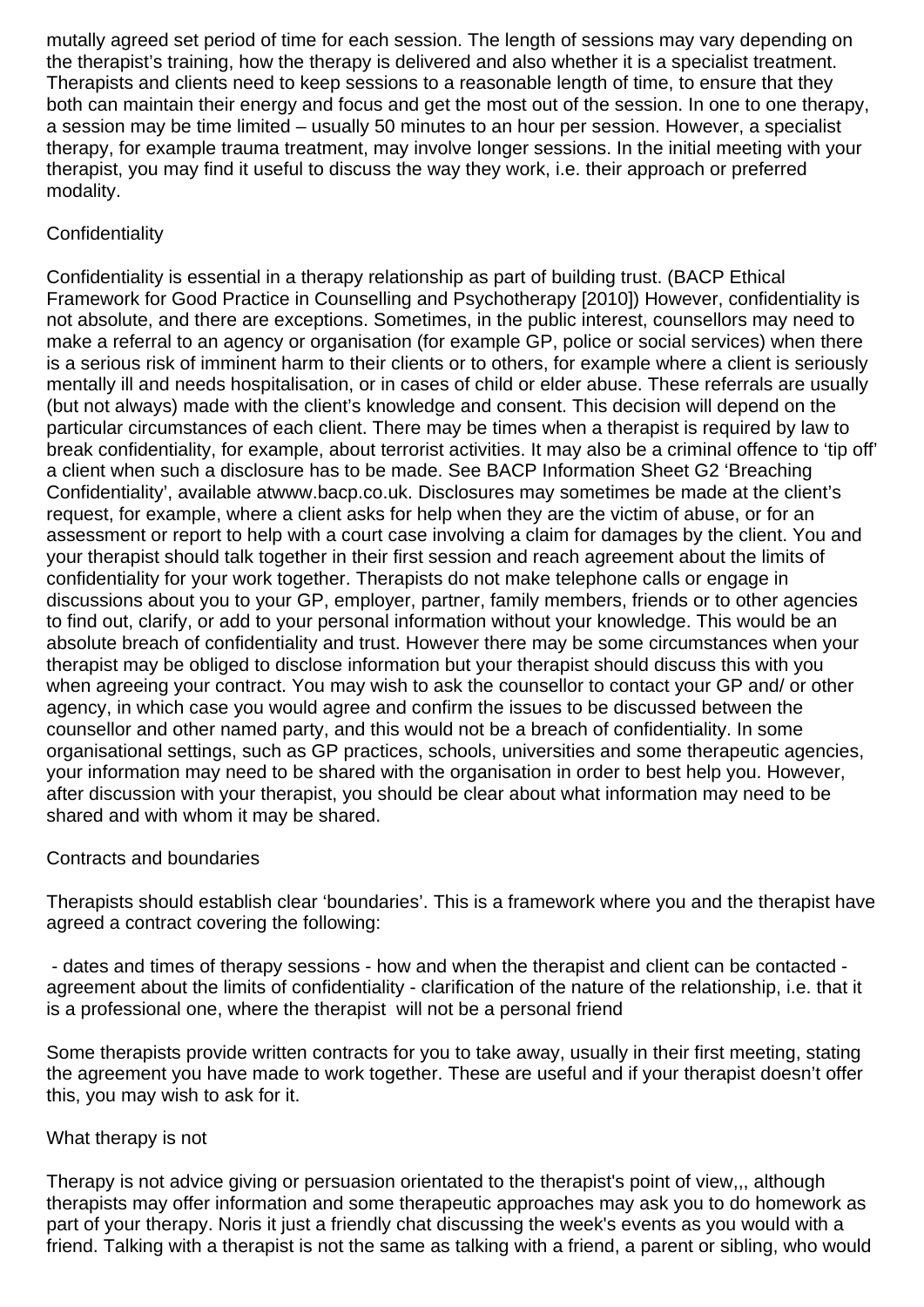probably have an opinion about the issues discussed. The therapist is an impartial professional, who is able to listen to you non-judgementally and to work with your emotions and not get emotional themselves. The therapist helps you to develop understanding of yourself and others and to find your own solutions, making no demands upon you except for the terms agreed in your therapeutic contract. Therapy sessions are normally regular and not held at random, for example, two sessions this week, one next week and then 'see how we go'. Some therapy models allow some flexibility in the spacing of sessions. Sessions should not be held in cafes, bars, hotel reception areas, works canteens, or any place where client and therapist can easily be over heard and with the possibility of being recognised and interrupted by family, friends or colleagues.

## Therapist qualities

Therapists should aim to be impartial, and be able to express warmth and empathy to assist you to talk openly about your feelings and emotions. They should also be non judgmental (this means not judging what a person discloses about themselves, their attitudes or behaviours); fair; open and trustworthy to enable a

respectful working relationship to develop between them and the individual. Therapy is a very personal experience, for you and the therapist, and to a certain extent, feelings about the relationship will help determine whether you both can work effectively together. The therapist should also provide a good standard of care for you, which includes being aware of their own training, experience and limitations and referring you on when appropriate if the therapist feels unable to assist you.

The therapist should be professionally trained and qualified, and have knowledge about the issues that you want to discuss. They should be aware of their own issues and support needs and also be receiving regular supervision. Supervision is a formal arrangement for therapists to discuss their work regularly with someone external in order to maintain adequate standards of therapy. (Ideally the supervisor should not know the identity of the client). The therapist and their supervisor should be members of a recognised professional body such as the BACP, and preferably accredited by them. In the BACP Ethical Framework therapists are encouraged to develop their personal qualities in termsof their empathy, sincerity, integrity, resilience, respect,

humility, competence, fairness, wisdom, and courage.

For further information/explanation: seehttp://www.bacp/. co.uk, the BACP Ethical Framework for Good Practice in Counselling and Psychotherapy (2010) (the Ethical Framework).

How do I find a therapist/therapy services?

There are several routes to finding a therapist. Your GP's surgery might have a therapist as part of the practice or have a list to refer you to. An employer might pay for a therapy service for its workforce; this is known as an Employee Assistance Programme (EAP) or Employee Assistance Care (EAC). Many schools and colleges have therapists for their young people, or may be able to refer you to a service. There are also many voluntary agencies and churches which offer therapy services.

There are numerous listings of individuals and organisations on the internet. Many of BACP's members advertise their details in the BACP Online directory where you can find BACP members, and see which of them are also Accredited. All practising BACP members are trained and are expected to be in supervision. BACP accredited therapists have demonstrated that they have achieved an extensive level of training and practical experience. All members of BACP are bound by the BACP Ethical Framework. Those entrants in the BACP online directory, who are not members of BACP, are members of other reputable professional bodies, with their own codes of ethics. Libraries hold information on local and voluntary therapy services. Private health insurance or healthcare may cover and include therapy services.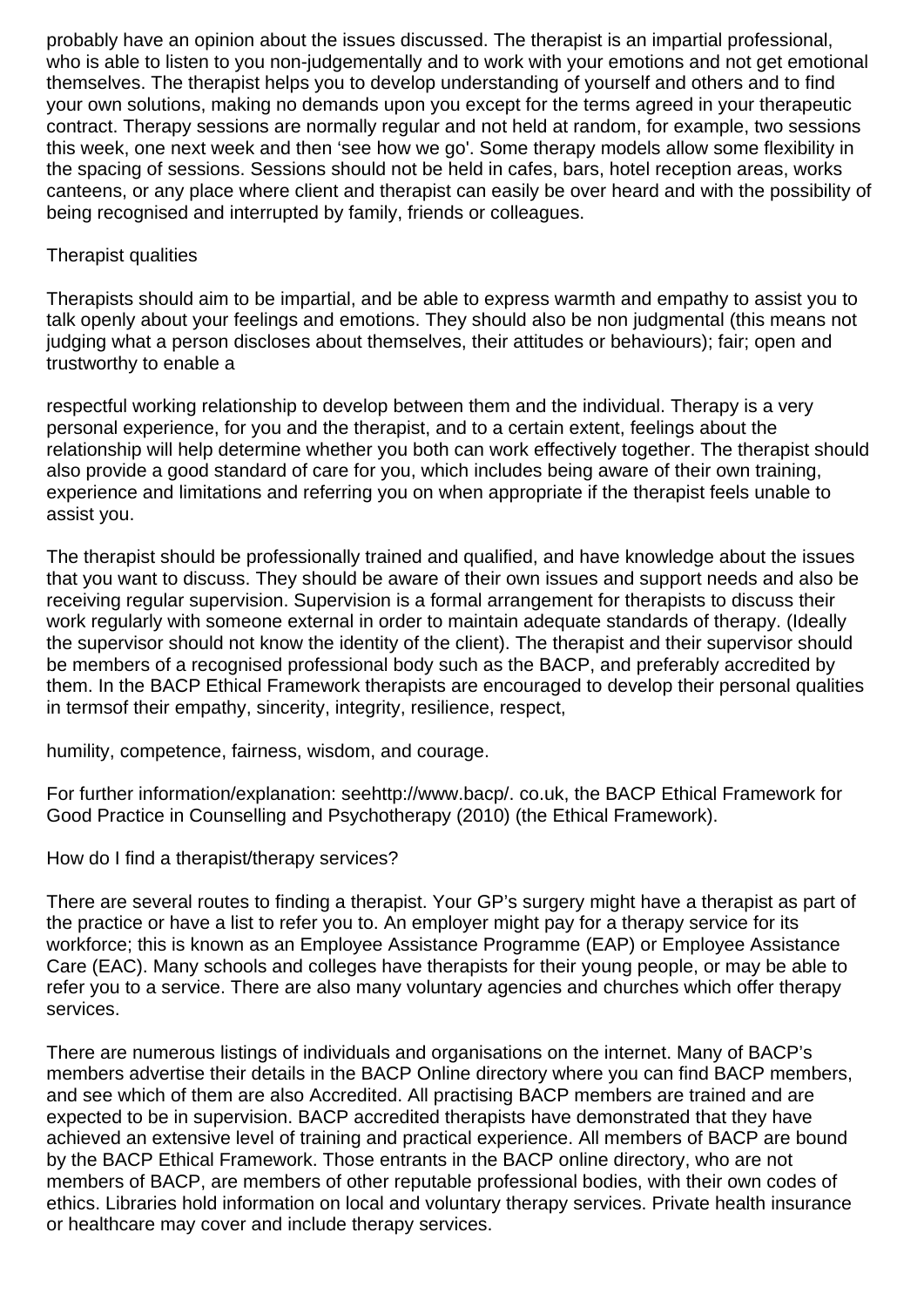#### What do I ask when I find a therapist?

It can be useful to think about the questions you would like to ask the therapist at the first meeting before you arrive and perhaps write them down. Keys questions

to consider are about qualifications, availability, methods of working, cost etc. You have every right to ask the counsellor about their qualifications, supervision arrangements and who they are accredited by, before you undertake therapy with them. There is an information sheet 'C4 Choosing a Counsellor or Psychotherapist' where you will find more information on this subject. (See also Information sheet C1 'How to get the best out of your Therapist') both available fromwww.bacp.co.uk.

#### Ethical framework

Throughout this information sheet the BACP Ethical Framework for Good Practice in Counselling and Psychotherapy (2010) is referred to. The purpose of the framework is to give practitioners support and guidance in resolving issues that can and do crop up in their work. It is also to encourage practitioners to work ethically and to be aware of their responsibilities in delivering therapy in a variety of settings and within different organisations and also as protection for the public. For more information see the professional conduct procedure at the end of the ethical framework, where it describes how a client can complain if they feel that they have been damaged by a member of BACP.

References and other useful reading:BACP Information Sheet. C1 How to get the best out of Your Therapist, Tessa Roxburgh, (2008)

Padesky, C. & Greenberger, D. (1995) Mind Over Mood Change How You Feel by Changing the Way You Think. (first ed) New York: Guilford Press.

Other useful websiteswww.counselling.ltd.uk

www.4therapy.com

BereavementCruse Bereavement Care

www.crusebereavementcare.org.uk

Relationships and coping with grief

www.bbc.co.uk/relationships

BullyingACASwww.acas.org.uk

www.bullyonline.org(workplace bullying)

www.bullying.co.uk(school bullying)

Confidencewww.howtobooks.co.uk/family/selfconfidence

DepressionNHS guidewww.nhs.uk/depression

www.netdoctor.co.uk

www.moodgym.anu.edu.au

Eating disordersEating Disorder Associationwww.b-eat.co.uk

Family therapyAFT (Association for Family Therapy)